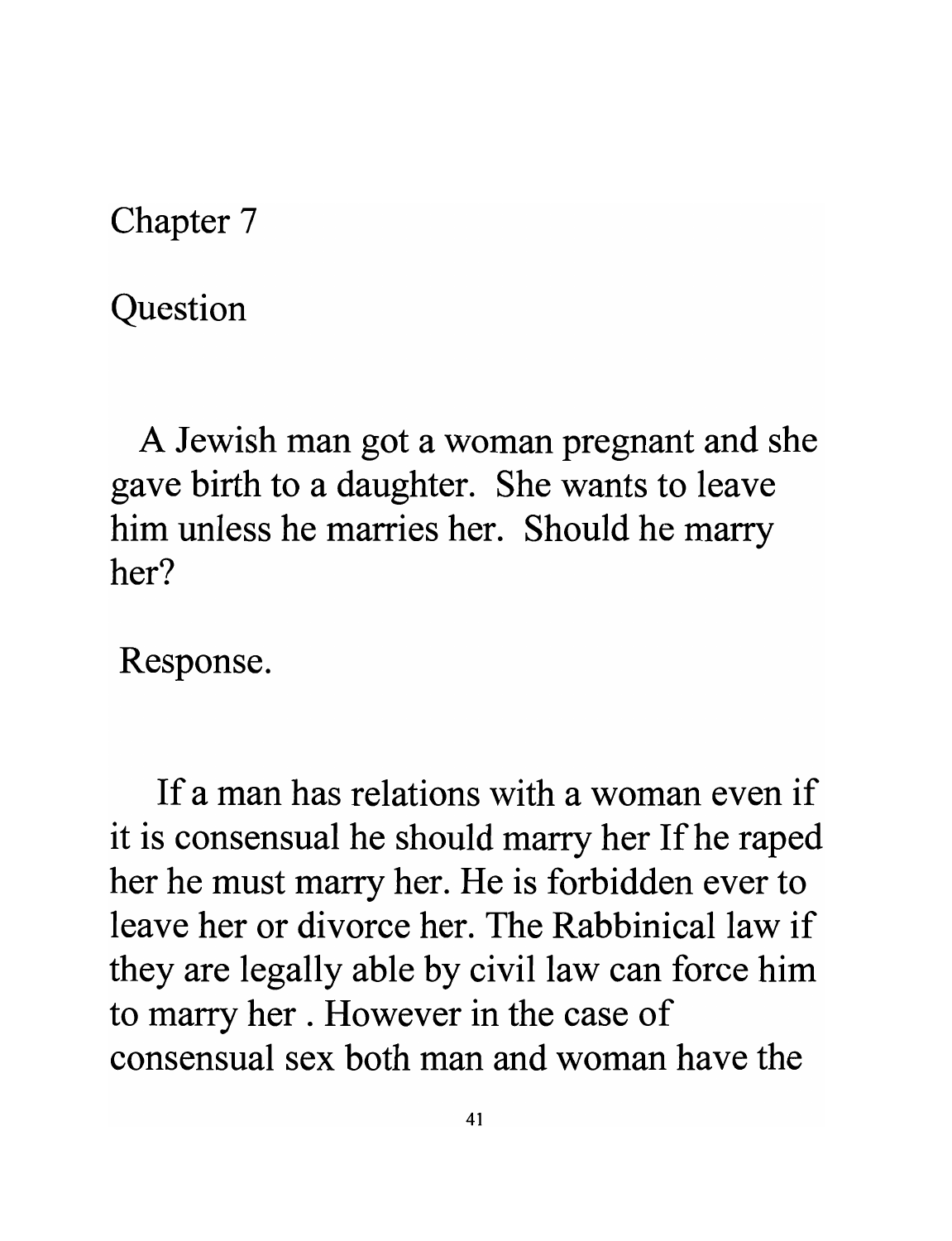option to veto the marriage. In the case of rape only the woman has the option to veto the marriage. Arcuh Hashulchon Even Hoazer  $177:1.$ 

However all this is true if both parties are Jewish If the woman or the man are not Jewish they must convert to Judaism. Otherwise there does not exist any marriage unless both spouses are Jewish. Ibid 177:9

Every Jew must observe the laws of family purity Niddah laws. They can not have relations 12 days following the woman's period. Only after she dips in a Mikvah can they resume relations. Both must observe the Kosher laws and the Sabbath laws.

The child technically is not Jewish. Aruch Hashulchon Edven Hoazer 4:13,14,15 Rambam Isurei Biah 12 Ramo Shulchan Aruch Even Hoazer 16:2 Aruch Hashulchon Even Hoazer 16: 7 . The child takes the religion of the birth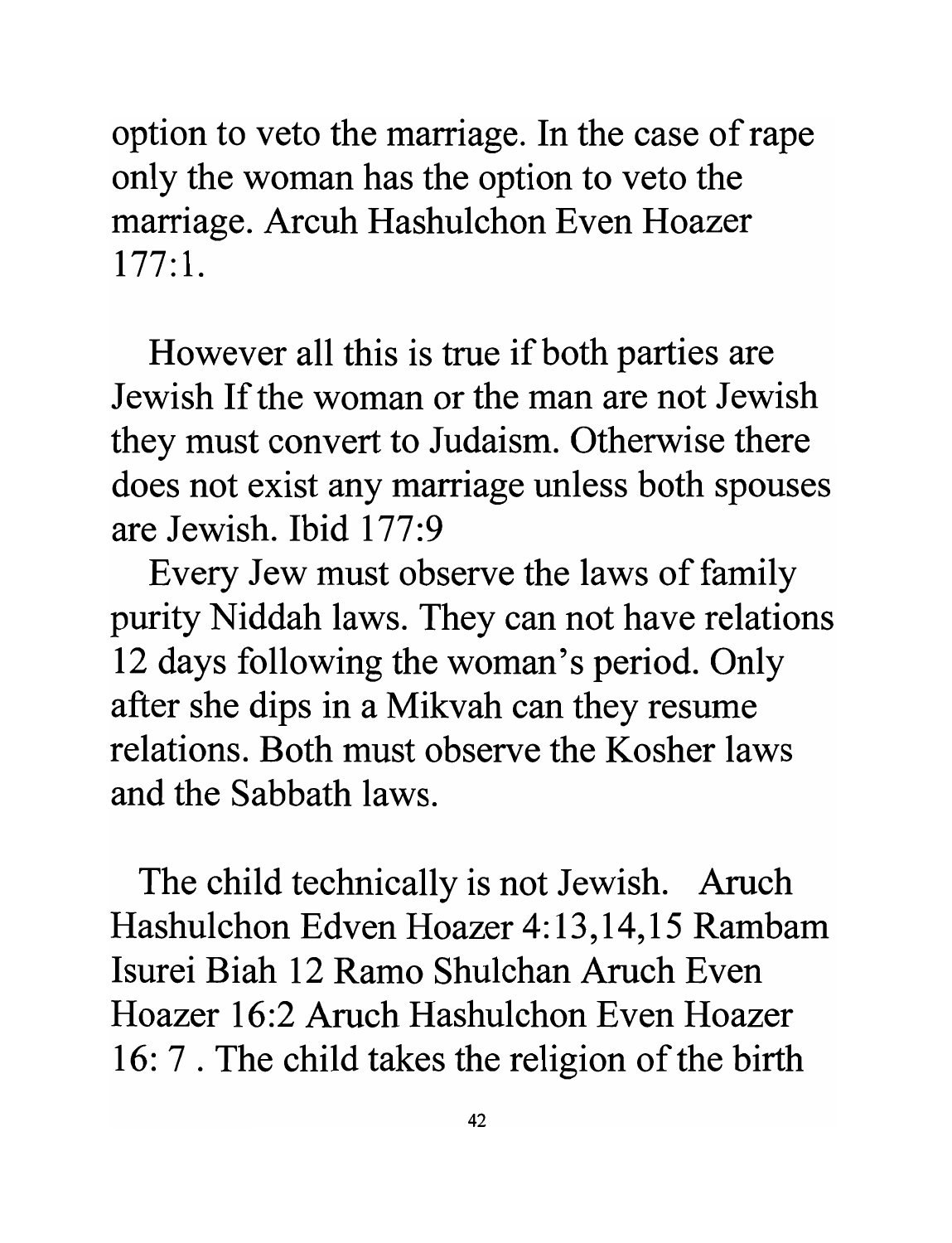mother. However, there exist authorities that Rabbinically the child is Jewish. Aruch Hashulchon Even Hoazer 15:10. However ther child Biblically must undergo conversion. Just like her non Jewish mother.

However the child must undergo a conversion according to Hallacha even though the mother remains non Jewish and refuses to convert. According to all authorities Biblically the child from a non Jewish mother is not Jewish .even if the mother refuses to consent that the Child undergo a conversion, the father is obligated to have the child grow up in his house. When the child grows up he/she will convert. It is the father's obligation that his child grow up normal. Children from broken homes suffer problems the rest of their lives. If the only way the father can accomplish this is by marrying the mother of his child , he must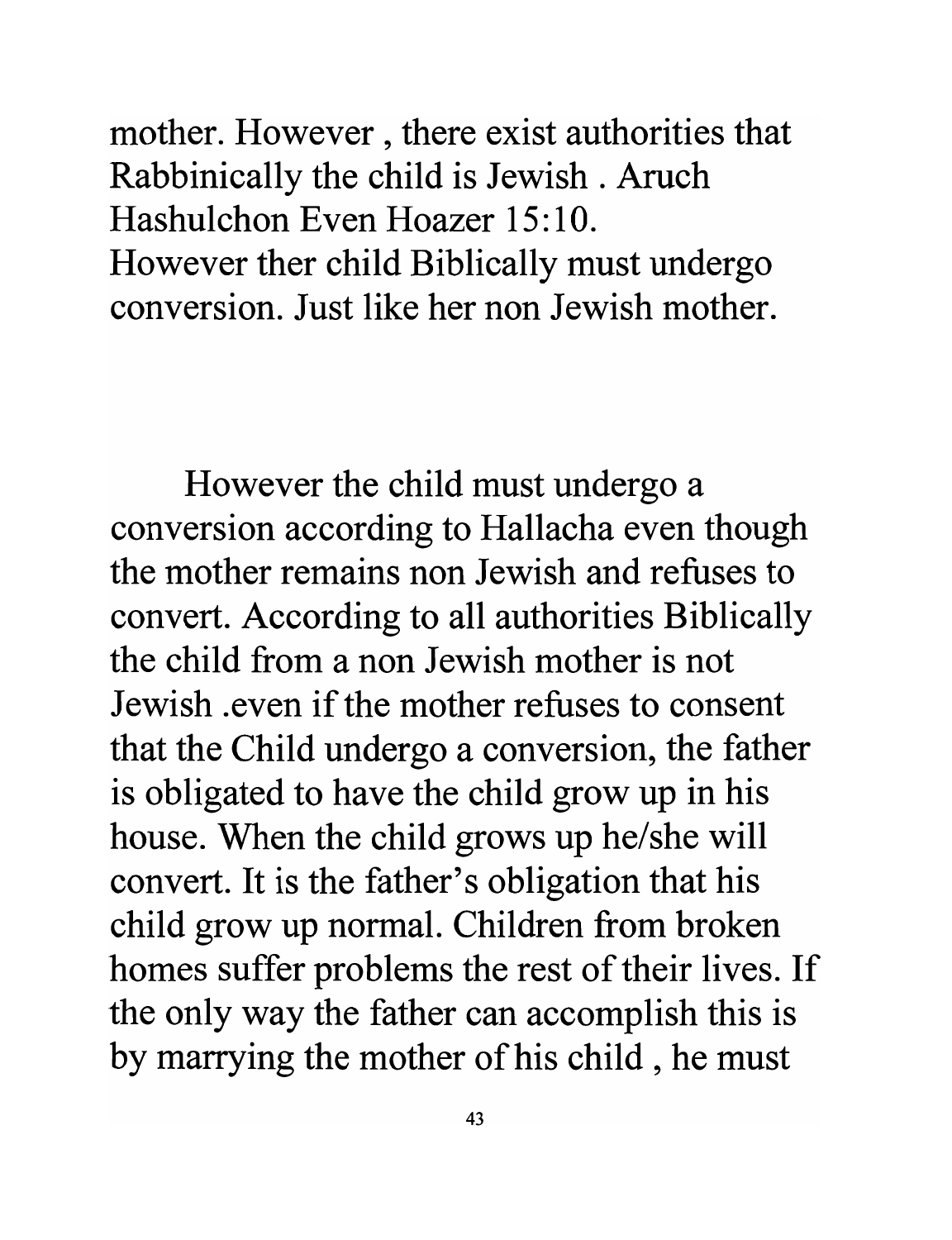marry her. He must do everything it takes to have his child grow up in a home where there exist the birth father and mother.

The man is obligated to save the child from becoming a non Jew. He must even violate the Sabbath. Aruch Hshulchon Orech Chaim 306:25. Consequently he should marry the mother of the child. Once he is married he will convince her to convert. If she leaves him he will never have a chance to save the child.

This is in addition to the terrible tragedy children from separated homes suffer all their life.

This man is not religious. As such he will not be observing the Niddah laws. The Nidah laws